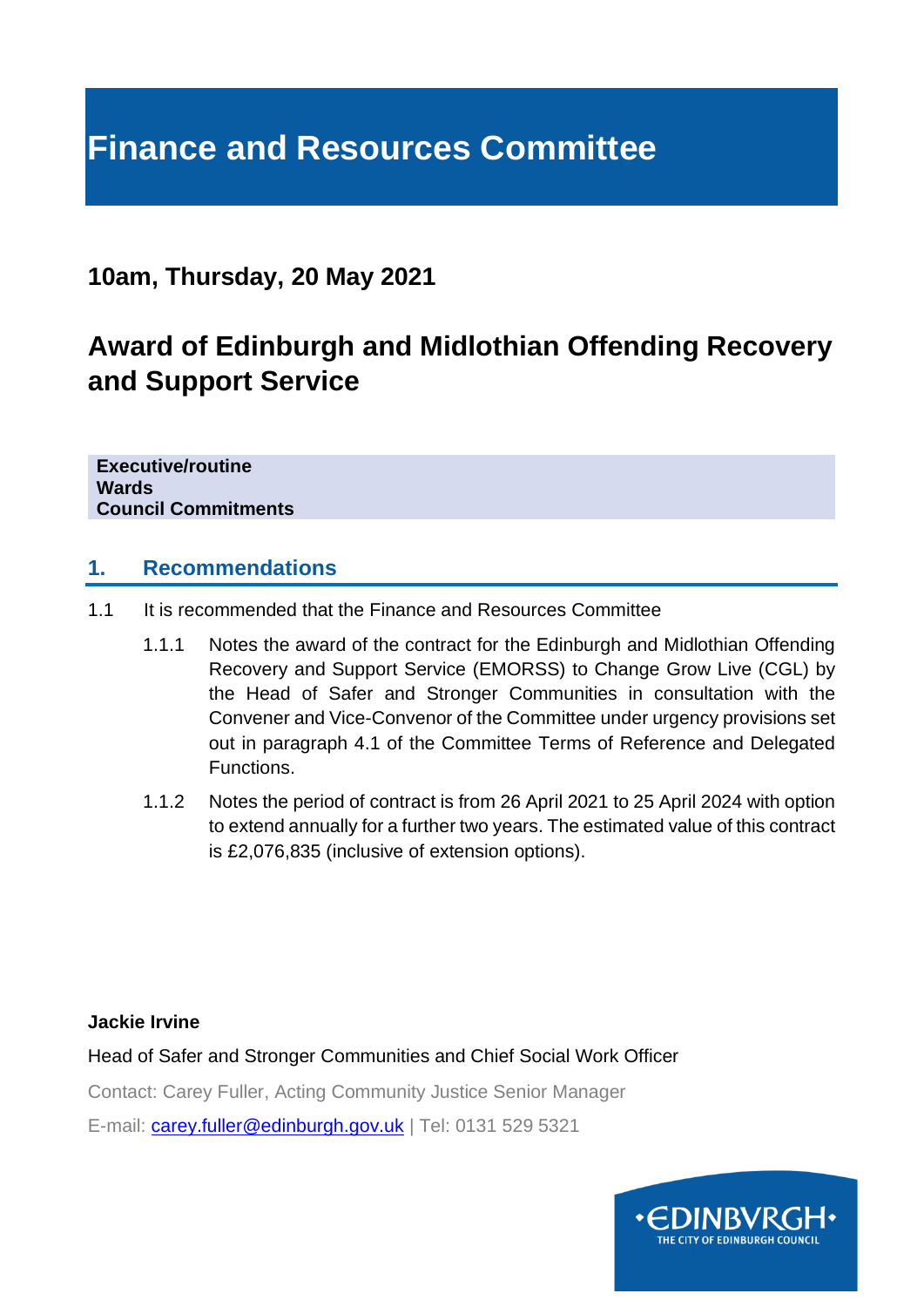**Report**

## **Award of Edinburgh and Midlothian Offending Recovery and Support Service**

### **2. Executive Summary**

- 2.1 Due to delays in finalising the NHS Health Needs Assessment (HNA) report to inform the requirement, the timeline for this project was impacted.
- 2.2 The contract for EMORSS was awarded under urgency provisions, on Tuesday 13 April 2021, with the contract taking effect from 26 April 2021. This facilitated the NHS Lothian remand pilot project (Appendix 1) being implemented with minimal delay; and the Council achieving best value and savings identified in paragraph 6 with minimal delay.

#### **3. Background**

- 3.1 The first generation contract for this service was implemented following a review and extensive consultation with a broad range of partners (City of Edinburgh Council, Midlothian Council, NHS Lothian, Police Scotland, legacy Lothian and Borders Community Justice Authority, SPS (Scottish Prison Service) and third sector partners).
- 3.2 Following this consultation, the funding partners commissioned an Offender Recovery Service (EMORS) for people, over the age of 18, from Edinburgh and Midlothian, serving sentences in Scottish prisons.
- 3.3 The majority of those are released from HMP Edinburgh and HMYOI Polmont. This Service has provided continuity of care from community services, to inside prison and back into the community. It has brought together the following services under one contract:
	- 3.3.1 Arrest Referral;
	- 3.3.2 Prison treatment and support; and
	- 3.3.3 Voluntary Throughcare.
- 3.4 The model provides complete continuity of care across the three key areas identified in the justice pathway, as per 3.3.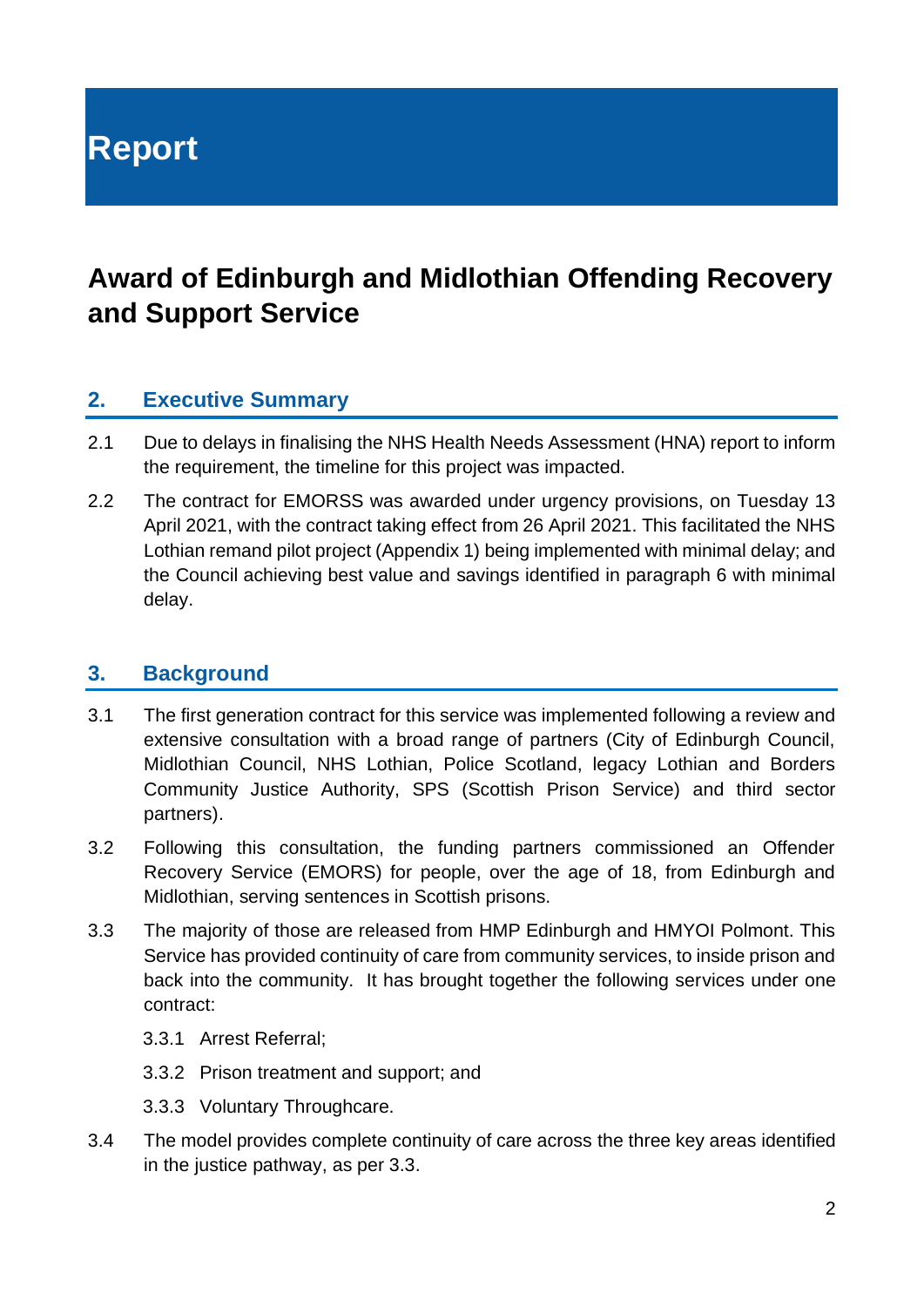- 3.5 The service works with men and women in the justice system assisting them to address their unmet needs including addictions, financial difficulties, poor mental and physical health, and supports them to move away from their offending behaviour.
- 3.6 The previous contract for EMORSS was put in place in April 2014 for a period of three years, with the option to extend for an additional two years. The successful supplier was Lifeline Project Ltd.
- 3.7 Lifeline Project Ltd provided this service from April 2014 until they went into administration (June 2017). To ensure continuity of service provision, CGL were appointed to continue providing the services.
- 3.8 A waiver was approved in November 2018 which extended the Contract with CGL from 1 April 2019 to 31 March 2020. The waiver was required due to uncertainty regarding funding for the service beyond 31 March 2020 from one of the contributing parties. The contract with CGL was subsequently extended to the 22 April 2021.
- 3.9 The service is funded by three commissioning partners; the Council, NHS Lothian and Midlothian Council. The Council's contribution is paid for by criminal justice services whose budget is funded by the Scottish Government through a ring-fenced grant under Sections 27A and 27B of the Social Work (Scotland) Act 1968.
- 3.10 Historically the funding contribution is broken down as follows (Per annum):
	- 3.10.1 The Council's Justice Services contribute £311,279;
	- 3.10.2 Midlothian Council Justice Services contribute £15,150; and
	- 3.10.3 NHS contribute £176,697.
- 3.11 Prior to the new contract being advertised, stakeholders identified opportunities to streamline and increase efficiencies with regards to service delivery. It was agreed that the changes identified would be included and implemented in the revised specification, as detailed in Appendix 3.

## **4. Main report**

- 4.1 A prior information notice (PIN) was published via Public Contract Scotland (PCS) on 30 July 2020, which attracted eight notes of interest.
- 4.2 A briefing note was issued via the PIN on PCS on 23 November 2020 which advised the market of amendments in the specification for the new contract, as per Appendix 3.
- 4.3 These amendments were agreed by partners with the intention of producing a more efficient and streamlined service for both the service provider and service users. By operating a more streamlined and efficient service, the Council will seek to improve service delivery while realising savings through this contract.
- 4.4 A contract notice was issued via PCS on 2 February 2021, with a return date of the 3 March 2021. Ten bidders noted interest in the contract notice.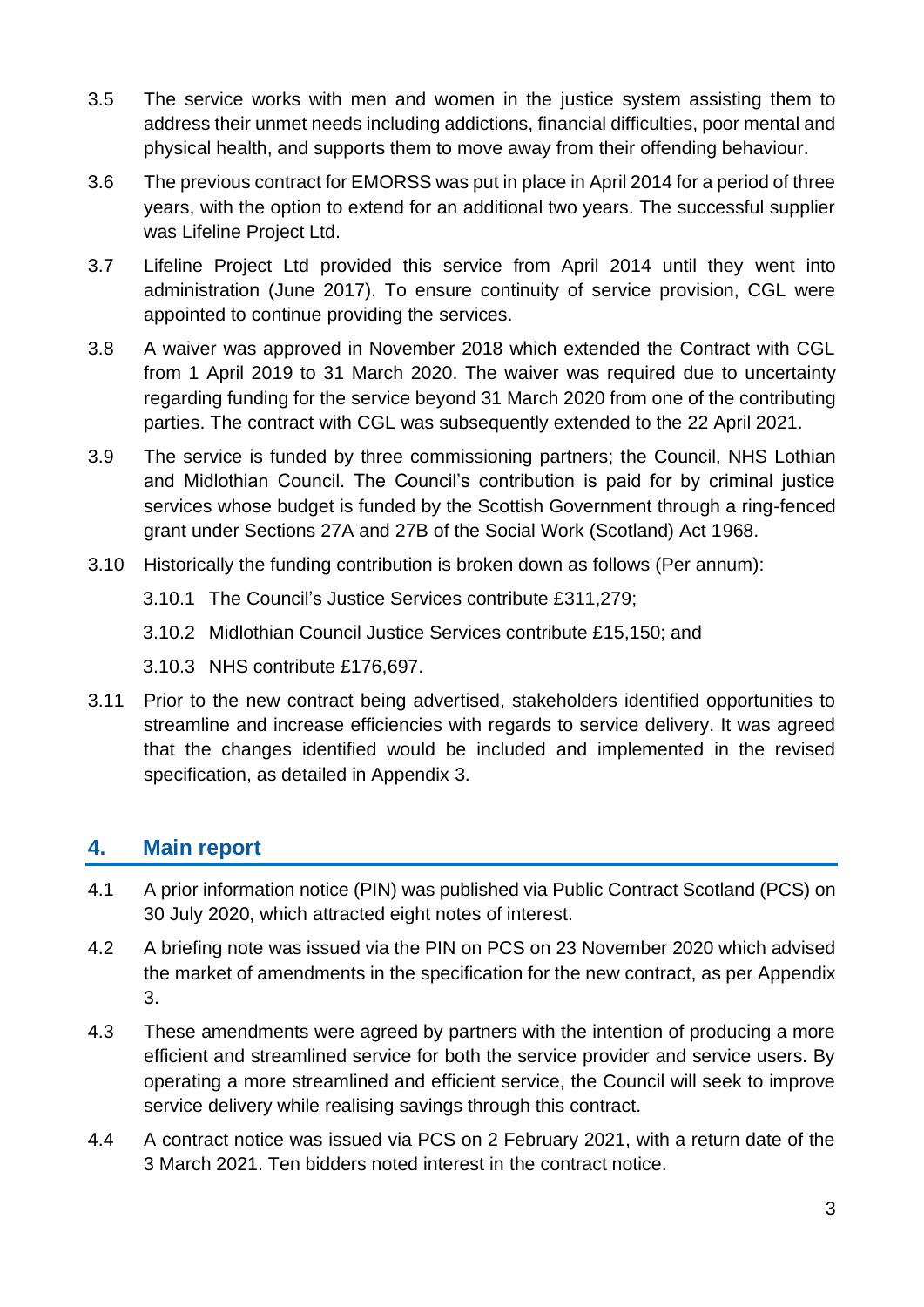- 4.5 Two bids were received via PCS. Commercial and Procurement Services (CPS) then undertook due diligence checks on the bids received including financial stability checks and criminal history checks (undertaken in liaison with Police Scotland). Both bidders passed these checks.
- 4.6 The bidders were evaluated against a Quality/Cost ratio of 65/35. The project team decided it was appropriate to allocate a higher evaluation weighting to the quality aspect of the evaluation. This was due to the complex and specific nature of the Council's requirements, as well as the importance of high-quality submissions being received to provide assurance with regards to effective service delivery and service user experience.

| <b>Contractor</b> | <b>Quality Score %</b><br>(Max 65%) | <b>Price Score %</b><br>(Max 35%) | <b>Overall Score %</b> |
|-------------------|-------------------------------------|-----------------------------------|------------------------|
| CGL               | 51.19                               | 35.00                             | 86.19                  |
| <b>Bidder B</b>   | 39.33                               | 35.00                             | 74.33                  |

- 4.7 Due to the reduction in funding, the Council chose to publish the available budget for this contract. This was to ensure that bidders were aware of the budgetary pressures and to facilitate the Council receiving bids within the available budget.
- 4.8 Both bidders provided the same pricing proposal, which were both within budget. Tenders were evaluated by suitably qualified Council Officers from Safer and Stronger Communities. The evaluation process was overseen by CPS. A summary of the Tendering and Tender Evaluation Processes is included in Appendix 2.

## **5. Next Steps**

- 5.1 Representatives from CGL and the Council will agree an implementation and delivery plan for CGL's proposed community benefits, summarised at section 7.2.
- 5.2 The Contracts and Grants Management team (CAGM) will engage with the Safer and Stronger Communities (SSC) Contract Manager to ensure that effective contract management is delivered throughout the contract lifecycle. A Contract Management and Handover Report, detailing the necessary steps and measures, will be produced and agreed. It is envisaged that proactive contract management by SSC (to include robust monitoring of all appropriate management information, key performance indicators) will help deliver an effective and efficient service for the city of Edinburgh throughout the duration of the contact.

## **6. Financial impact**

| ٠<br>۰.<br>×<br>w<br>۰. |
|-------------------------|
|-------------------------|

| <b>Funding</b> | <b>Year 1</b> | Year 2  | Year 3  | Year 4  | Year 5  |
|----------------|---------------|---------|---------|---------|---------|
| partner        | 2021/22       | 2022/23 | 2023/24 | 2024/25 | 2025/26 |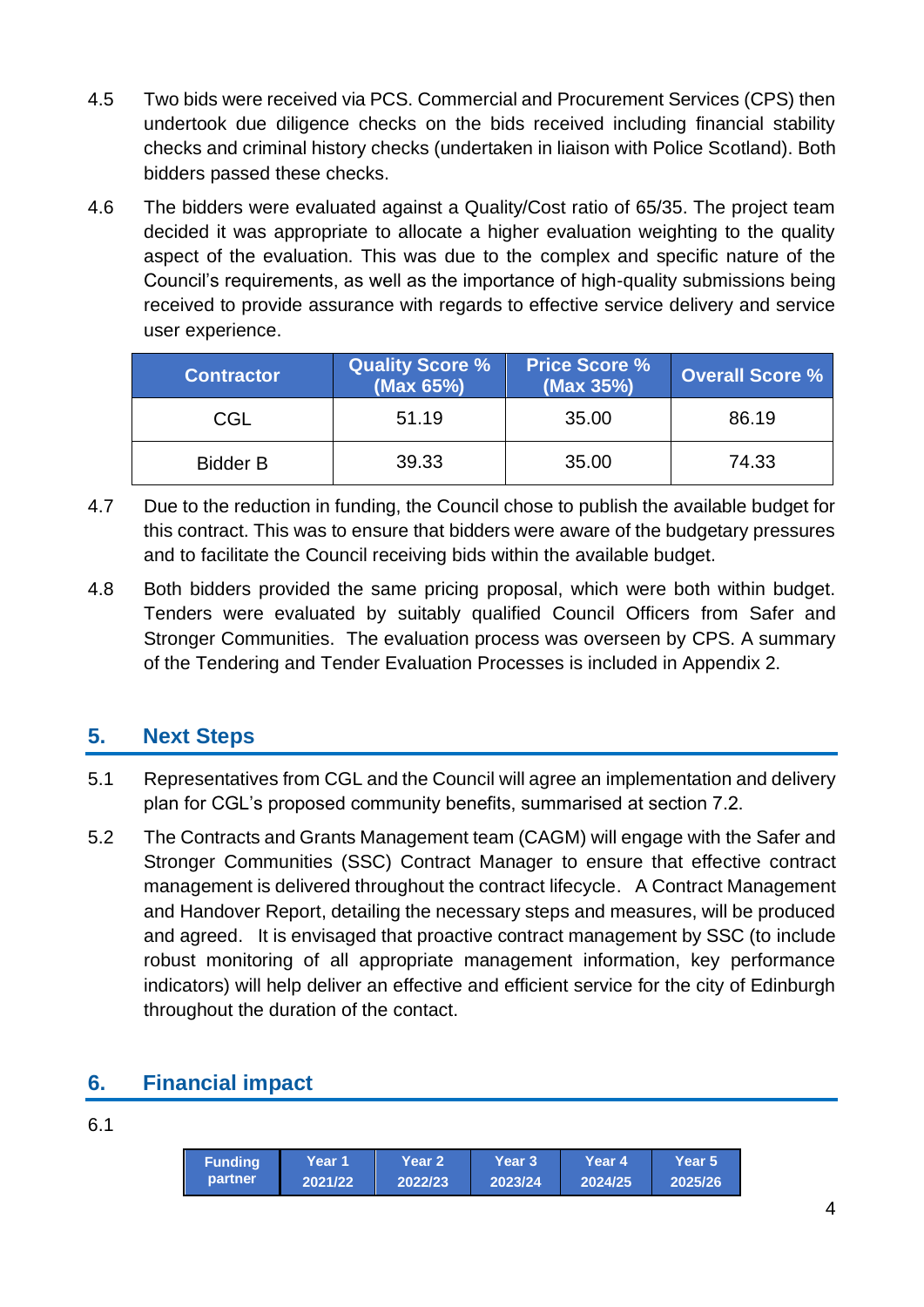| City of<br>Edinburgh<br>Council | £207,520                 | £207,520                 | £207,520                 | £207,520                 | £207,520                 |
|---------------------------------|--------------------------|--------------------------|--------------------------|--------------------------|--------------------------|
| Midlothian<br>Council           | £15,150                  | £15,150                  | £15,150                  | £15,150                  | £15,150                  |
| <b>NHS</b><br>Lothian           | £216,697                 | £216,697                 | £176,697                 | £176,697                 | £176,697                 |
|                                 | <b>Total</b><br>£439,367 | <b>Total</b><br>£439,367 | <b>Total</b><br>£399,367 | <b>Total</b><br>£399,367 | <b>Total</b><br>£399,367 |

- 6.2 The NHS is contributing an additional £40,000 per annum in year's one and two of the contract, to fund a pilot initiative providing additional health support to people on remand in HMP Edinburgh detailed in Appendix 1.
- 6.3 Anticipated savings due to this award total £518,795.

### **7. Stakeholder/Community Impact**

- 7.1 CGL are an accredited living wage supplier and have committed to paying workers involved in the delivery of EMORSS the real living wage.
- 7.2 CGL have provided assurances with regards to the staff used on this contract, particularly with regards to zero hours contracts not being utilised. CGL have also evidenced a recruitment pathway which provides support and equal access for people with convictions.
- 7.3 A named representative from CGL will liaise with the Council's contract manager to ensure effective delivery of Community Benefits. The community benefits offered include opportunities for local employment, community engagement, use of local supply chain and increased use of sustainable waste management measures.

#### **8. Background reading/external references**

8.1 N/A.

#### **9. Appendices**

- 9.1 Appendix 1 Pilot Information.
- 9.2 Appendix 2 Summary of Tendering and Tender Evaluation Processes.
- 9.3 Appendix 3 Summary of Contract Service Delivery Revisions.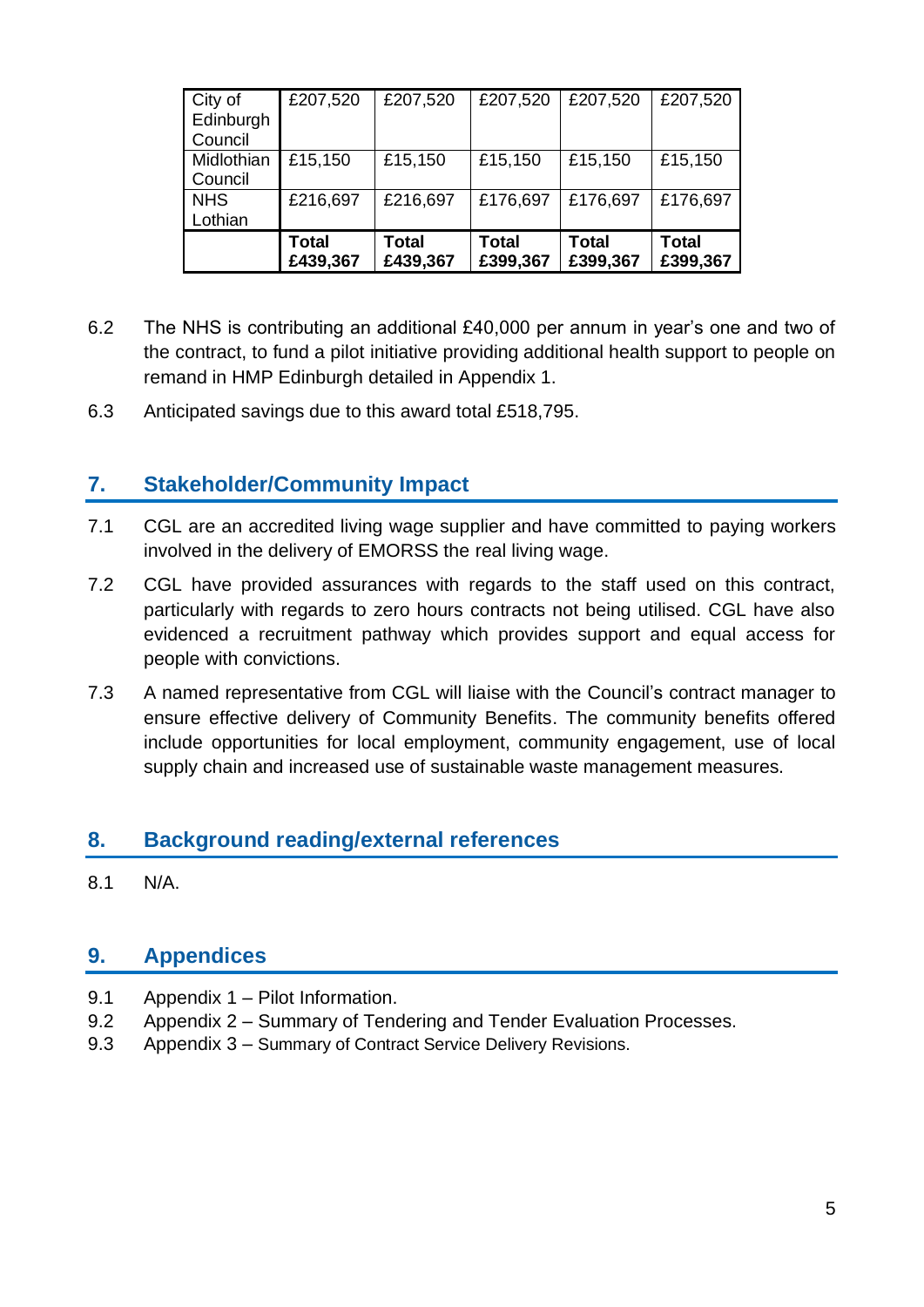#### **Appendix 1 – Pilot Information**

For the first two years of the contract, the service will provide a dedicated resource to people on remand in HMP Edinburgh to improve engagement and uptake of services. This will be in partnership with other agencies to develop effective pathways that better meet their needs. This will be piloted for two years funded by the Edinburgh Alcohol and Drugs Partnership. This is one of the recommendations from the 2019 NHS Lothian report which reviewed the addiction pathway for drug and alcohol treatment in HMP Edinburgh.

During the first two years of the contract, the Provider will pilot a service for people on remand to ensure that they are fully supported. The Service will appoint a dedicated worker and have access to a peer supporter to engage with the remand population; this will be an opportunistic, flexible and responsive resource to pro-actively and creatively support them.

As part of the two year pilot, the Service will work with SPS and the NHS to improve access to those on remand and establish consistency in supporting this group. Where high numbers of referrals are received, the Service will prioritise contacting and supporting those on remand to link them into community addictions services.

The Provider will review the Remand Pilot Project on a quarterly basis and report on the implementation, uptake and effectiveness.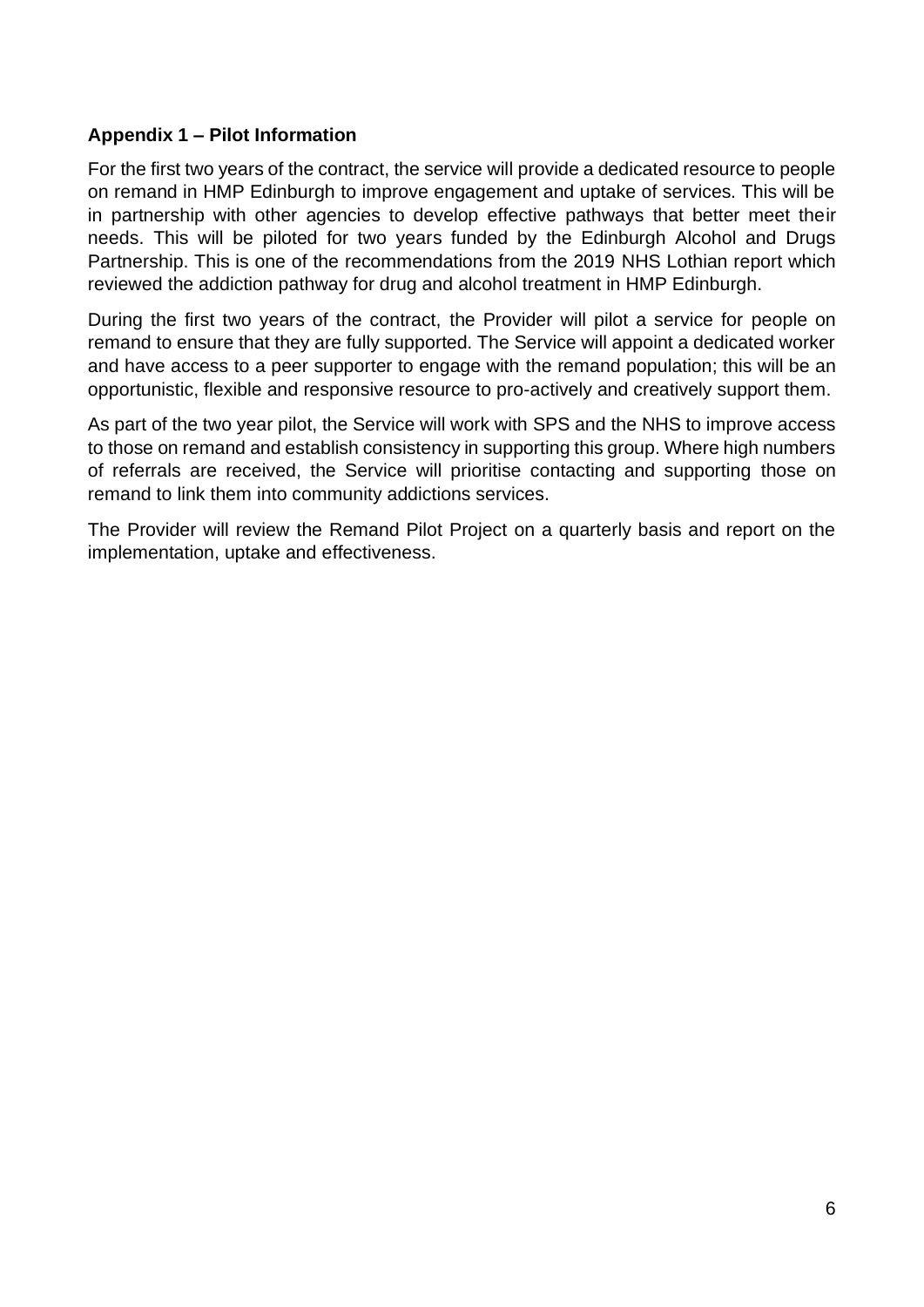| <b>Contract</b>                                         | Edinburgh and Midlothian Offending and Recovery Support Service.      |                                           |     |
|---------------------------------------------------------|-----------------------------------------------------------------------|-------------------------------------------|-----|
| <b>Contract Period</b>                                  | Three years with the option to extend up to an additional two years.  |                                           |     |
| <b>Estimated Total</b><br><b>Contract Value</b>         | 3 Years - £1,280,000<br>5 Years - £2,076,835 (If extension utilised). |                                           |     |
| Procurement<br>Route                                    | Light Touch Procedure via Public Contract Scotland                    |                                           |     |
| Tenders returned                                        | Two                                                                   |                                           |     |
| Recommended<br>Supplier                                 | CGL                                                                   |                                           |     |
| Price / Quality Split                                   | Price 35%<br>Quality 65%                                              |                                           |     |
|                                                         | Implementation Plan and Staffing                                      |                                           | 15% |
|                                                         | <b>Service Provision</b>                                              |                                           |     |
|                                                         |                                                                       | Service Provision - Accessing the Service |     |
| <b>Quality Evaluation</b><br>Criteria and<br>Weightings |                                                                       | Contract Delivery & Peer support          |     |
|                                                         |                                                                       | Partnership working and Interventions     |     |
|                                                         | Quality assurance                                                     |                                           | 10% |
|                                                         | <b>Business continuity</b>                                            |                                           | 5%  |
|                                                         | <b>Fair Work Practices</b>                                            |                                           | 5%  |
|                                                         |                                                                       | Fair Work Management Information          |     |
|                                                         | <b>Community Benefits</b>                                             |                                           |     |
| <b>Evaluation Team</b>                                  | Three Council Officers from Safer and Stronger Communities.           |                                           |     |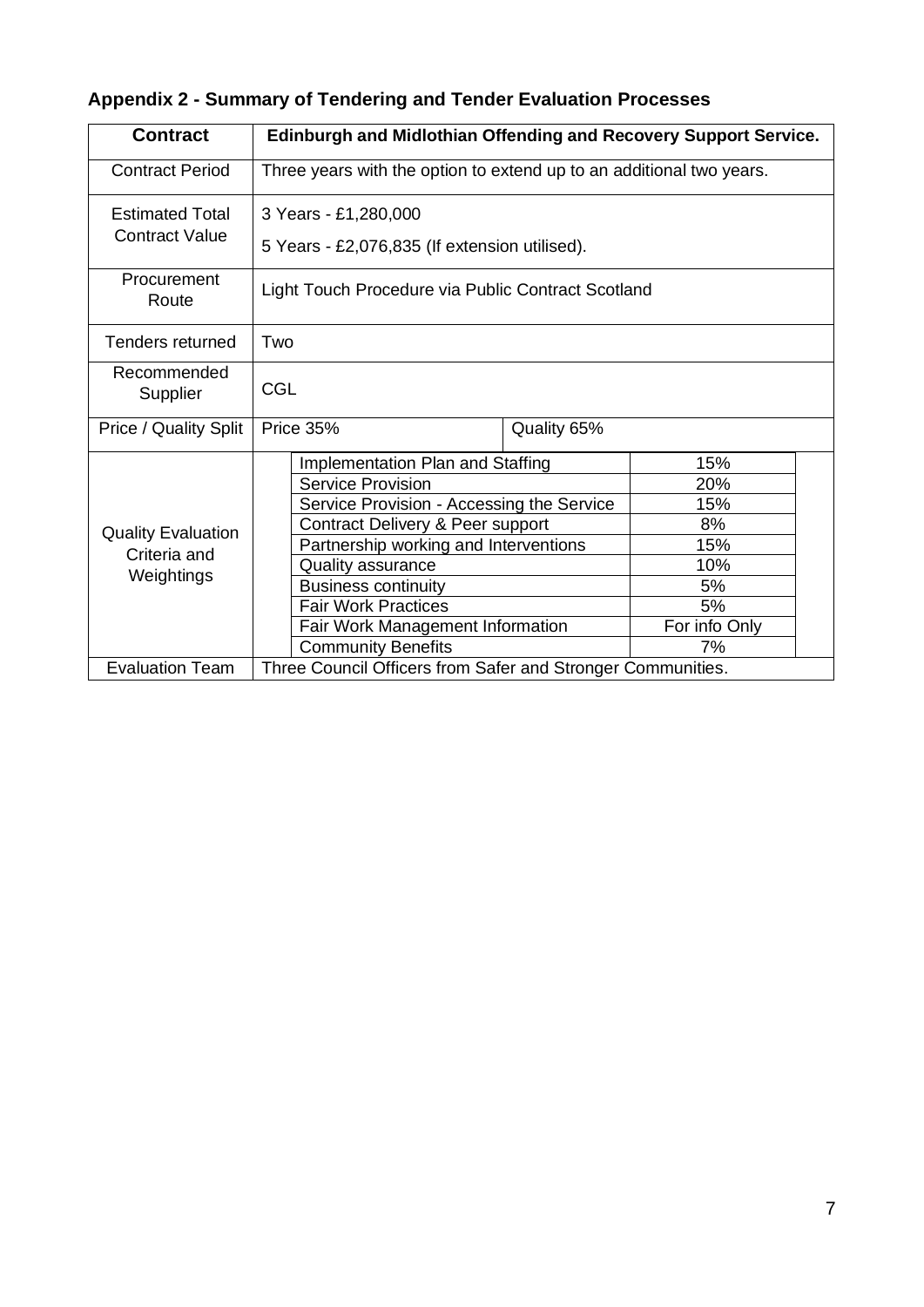|                                 | <b>Current provision under EMORS</b>                                                                                                                                                                                                                                                                                                     | Amendments under new EMORSS<br>contract                                                                                                                                                                                                                                                                                                                                                                                                                                                                                                                                                                                                                                  |
|---------------------------------|------------------------------------------------------------------------------------------------------------------------------------------------------------------------------------------------------------------------------------------------------------------------------------------------------------------------------------------|--------------------------------------------------------------------------------------------------------------------------------------------------------------------------------------------------------------------------------------------------------------------------------------------------------------------------------------------------------------------------------------------------------------------------------------------------------------------------------------------------------------------------------------------------------------------------------------------------------------------------------------------------------------------------|
| <b>Arrest referral</b>          | EMORS offers support to those who<br>have been arrested and are in<br>custody both at Edinburgh Sheriff<br>Court (Tuesday to Friday mornings),<br>and at St. Leonard's Police Station<br>(Wednesday, Thursday and Sunday<br>afternoons). Referrals come from<br>various sources including police<br>custody staff and social work staff. | The Council's court, bail and diversion<br>social work team will take over the<br>offering of support to individuals in<br>custody at Edinburgh Sheriff Court. The<br>staff are already on-site Monday to<br>Friday, conducting welfare checks with<br>those in the cells therefore, incorporating<br>arrest referral will streamline service<br>provision in this area. EMORSS will<br>provide the service at St. Leonards<br>Police Station, and support the court, bail<br>and diversion team as required on an ad<br>hoc basis.                                                                                                                                      |
| <b>Prison</b><br>treatment      | <b>EMORS</b><br>provides<br>psychosocial<br>support to people in HMP Edinburgh<br>who are receiving NHS treatment for<br>addictions.                                                                                                                                                                                                     | EMORSS will provide support to those<br>with addictions and prioritise working<br>with the most vulnerable. This will include<br>supporting the NHS with delivery of the<br>remand pilot working with people on<br>remand who have been identified as a<br>particularly vulnerable group. EMORSS<br>will be part of a governance panel to be<br>set up in HMP Edinburgh to ensure<br>consistency in psychosocial supports<br>across custody, prison, and community<br>settings.<br>EMORSS will take the lead role in<br>conducting custody reviews for any<br>unallocated young people aged 18 to 20<br>years in HMYOI Polmont; ensuing they<br>receive timeous support. |
| <b>Voluntary</b><br>throughcare | EMORS offers assistance to those in<br>prison to prepare for their release<br>supports their<br>and<br>successful<br>transition to the community on<br>liberation. This could include support<br>with housing, medication, mental<br>health and linking into community-<br>based services as required.                                   | While the EMORSS will remain open for<br>those who wish to access it, a more<br>streamlined referral system will be<br>introduced to allow greater targeting of<br>the offer of support to the 'unallocated'<br>(those who have no existing connection<br>with a service). This will ensure that the<br>most vulnerable are pro-actively offered<br>a service and encouraged to engage with<br>supports. This process will also reduce<br>any duplication in referrals across the<br>different services available to those in the<br>justice<br>system;<br>better<br>supporting<br>outcomes for them.                                                                    |
| Young people                    | EMORS supports people over the<br>age of 18.                                                                                                                                                                                                                                                                                             | EMORSS target age group will continue<br>to be those aged 18 and over however, it<br>will pick up any 16 and 17 year olds who<br>may not want to engage with the<br>Council's Young People's Service, to<br>assist with transition planning.                                                                                                                                                                                                                                                                                                                                                                                                                             |

## **Appendix 3 - Summary of Contract Service Delivery Revisions**